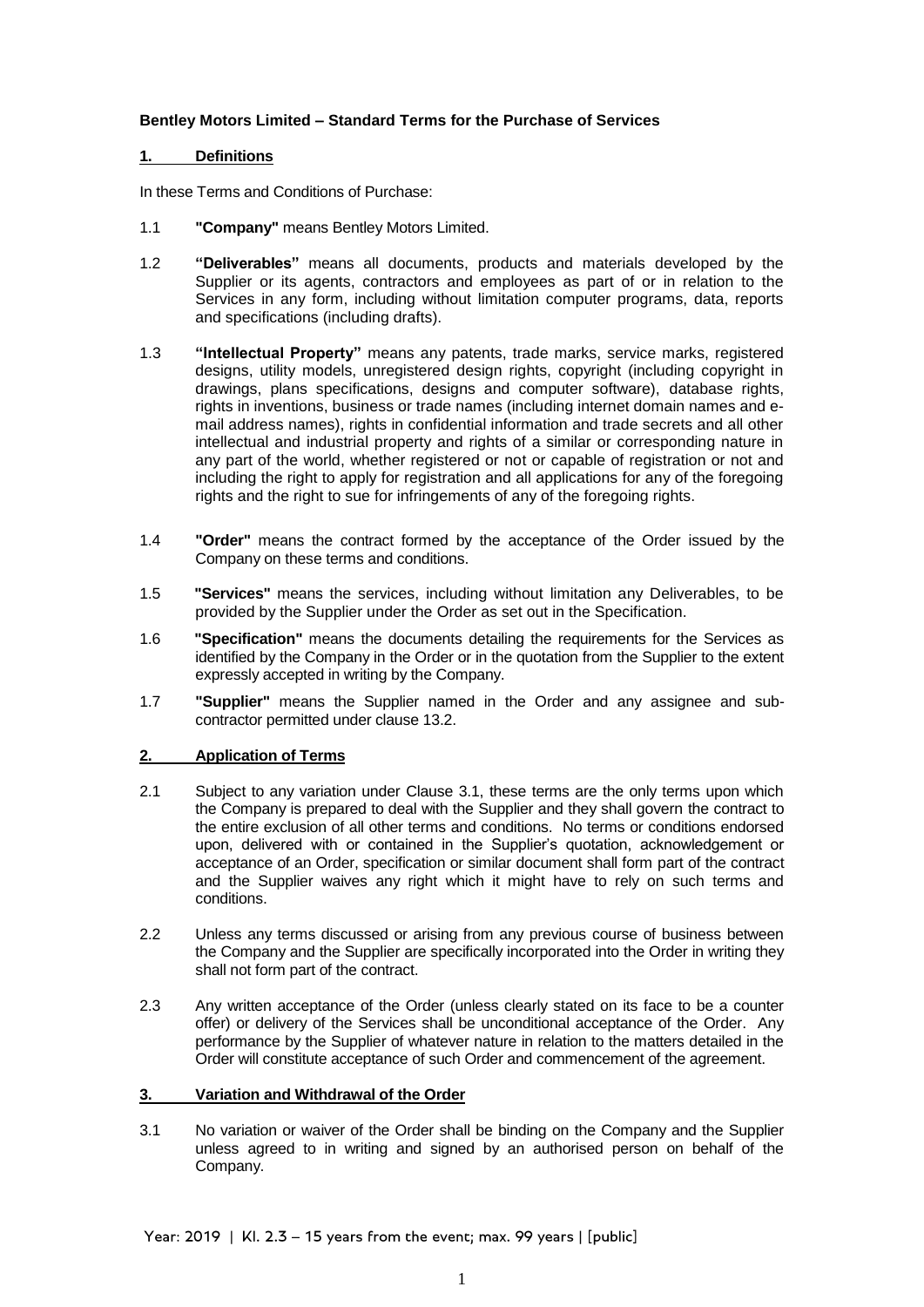3.2 The details set out on the Order constitute an offer to contract with the Supplier and may be withdrawn by the Company at any time before the Supplier's written acceptance has been received by the Company.

#### **4. Supply of Services**

- 4.1 The Supplier shall from the date set out in the Order and for the duration of the Order provide the Services to the Company in accordance with these terms and conditions.
- 4.2 The Supplier shall meet any performance dates for the Services specified in the Order or notified to the Supplier by the Company.
- 4.3 In providing the Services, the Supplier shall:
- 4.3.1 perform the Services in accordance with the Specification;
- 4.3.2 use the high standards of skill and care which is ordinarily exercised by experienced and competent service providers performing services of a similar nature to the Services, using personnel who are suitably skilled to perform tasks assigned to them and in sufficient number;
- 4.3.3 devote such time, attention and skill and provide all equipment, tools, vehicles and such other items as may be necessary for the proper performance of its obligations under the Order;
- 4.3.4 conform in all respects to any quality, performance criteria, description, specification, stipulation or standard notified by the Company to the Supplier from time to time;
- 4.3.5 perform the Services during the Company's normal office hours and in accordance with any other deadlines or timeframes notified by the Company to the Supplier from time to time;
- 4.3.6 obtain and maintain all necessary licences, permissions and consents to enter into and perform this Order and provide the Services;
- 4.3.7 observe all health and safety rules and regulations and any other security requirements that apply at any of the Company's premises;
- 4.3.8 immediately notify the Company of any information or of any changes in its organisation or method of doing business which might reasonably affect the performance of its duties and obligations under the Order; and
- 4.3.9 comply with all relevant laws, regulations, orders, rules and codes of practice.
- 4.4 The Supplier warrants that if any products and packaging are produced as part of the Deliverables then the material composition and formula of such products and packaging shall comply with the requirements of the United States Toxic Substances Control Act ("TSCA"). The Supplier shall conform to all TSCA certification requirements and shall provide to the Company a certificate of conformity. The Supplier shall immediately inform the Company of any information and notifications it has made to courts, authorities or other official bodies regarding the material composition and formula of such product and any packaging. Upon request the Supplier shall provide the Company with the results of a random sample of the material composition and formulation carried out by an independent testing laboratory for validation of the data supplied. Furthermore the Supplier shall support the Company, on request, in any random sampling tests carried out by the Company itself.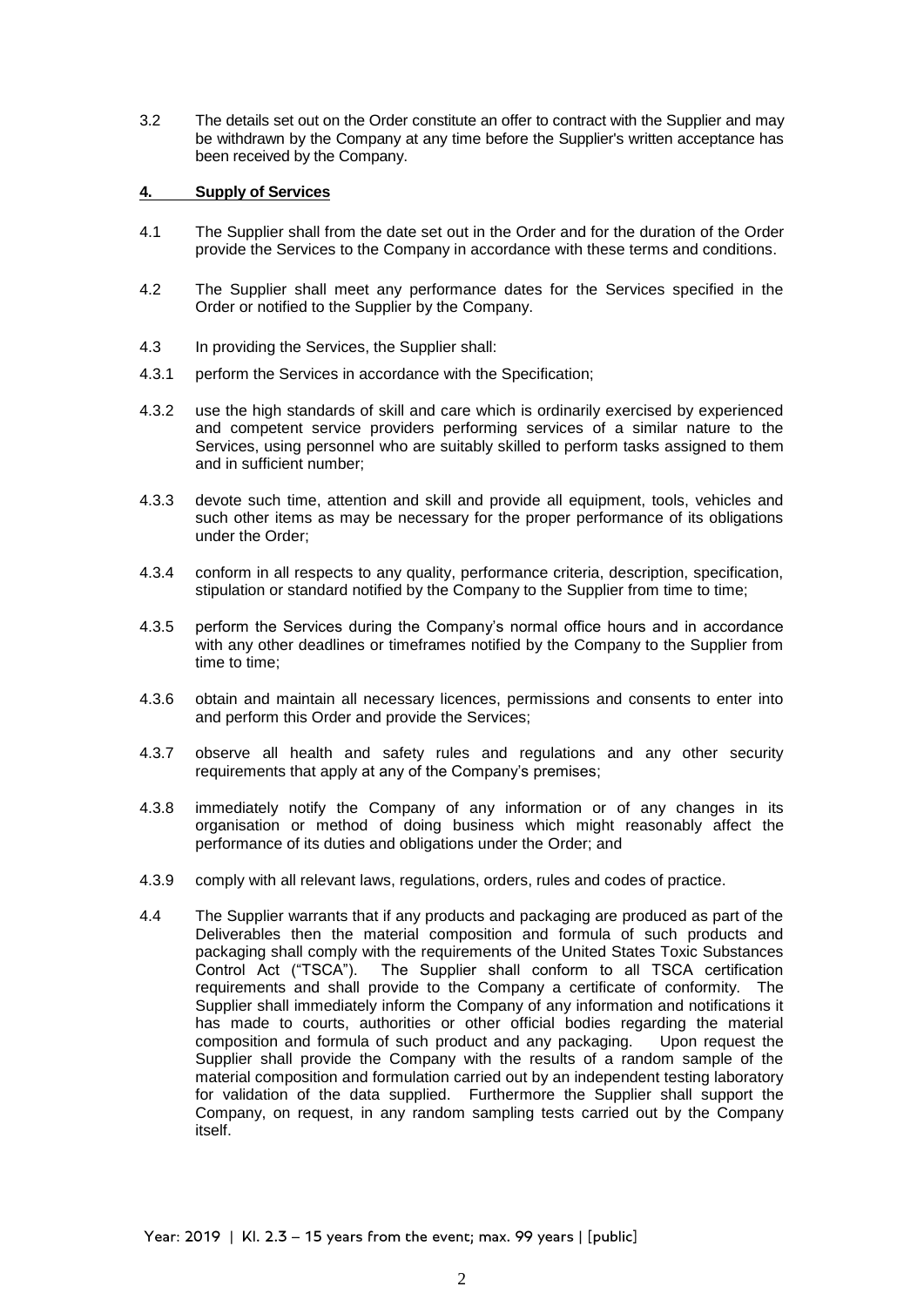## **5. Company's Remedies**

- 5.1 If the Supplier fails to perform the Services by the applicable dates, the Company shall, without limiting its other rights or remedies, have one or more of the following rights:
- 5.1.1 to terminate the Order with immediate effect by giving written notice to the Supplier;
- 5.1.2 to refuse to accept any subsequent performance of the Services which the Supplier attempts to make;
- 5.1.3 to recover from the Supplier any costs incurred by the Company in obtaining substitute services from a third party;
- 5.1.4 where the Company has paid in advance for Services that have not been provided by the Supplier, to have such sums refunded by the Supplier; or
- 5.1.5 to claim damages for any additional costs, loss or expenses incurred by the Company which are in any way attributable to the Supplier's failure to meet such dates.
- 5.2 These conditions shall extend to any substituted or remedial services provided by the Supplier.
- 5.3 The Company's rights under this Order are in addition to its rights and remedies implied by statute and common law.

#### **6. Company's Obligations**

- 6.1 The Company shall:
- 6.1.1 provide the Supplier with reasonable access at reasonable times to the Company's premises for the purpose of providing the Services;
- 6.1.2 provide such information to the Supplier as the Supplier may reasonably request and the Company considers reasonably necessary for the purpose of providing the Services.

## **7. Charges**

- 7.1 The Charges for the Services shall be set out in the Order, and shall be the full and exclusive remuneration of the Supplier in respect of the performance of the Services. Unless otherwise agreed in writing by the Company, the Charges shall include every cost and expense of the Supplier directly or indirectly incurred in connection with the performance of the Services.
- 7.2 The Supplier shall invoice the Company on completion of the Services. Each invoice shall include such supporting information required by the Company to verify the accuracy of the invoice, including but not limited to the relevant purchase order number.
- 7.3 In consideration of the supply of the Services by the Supplier, the Company shall pay the invoiced amounts within 30 days of the end of the month in which the Company receives a correctly rendered invoice to a bank account nominated in writing by the Supplier.
- 7.4 All amounts payable by the Company under the Order are exclusive of amounts in respect of value added tax chargeable for the time being (**VAT**). Where any taxable supply for VAT purposes is made under the Order by the Supplier to the Company, the Company shall, on receipt of a valid VAT invoice from the Supplier, pay to the Supplier such additional amounts in respect of VAT as are chargeable on the supply of the Services at the same time as payment is due for the supply of the Services.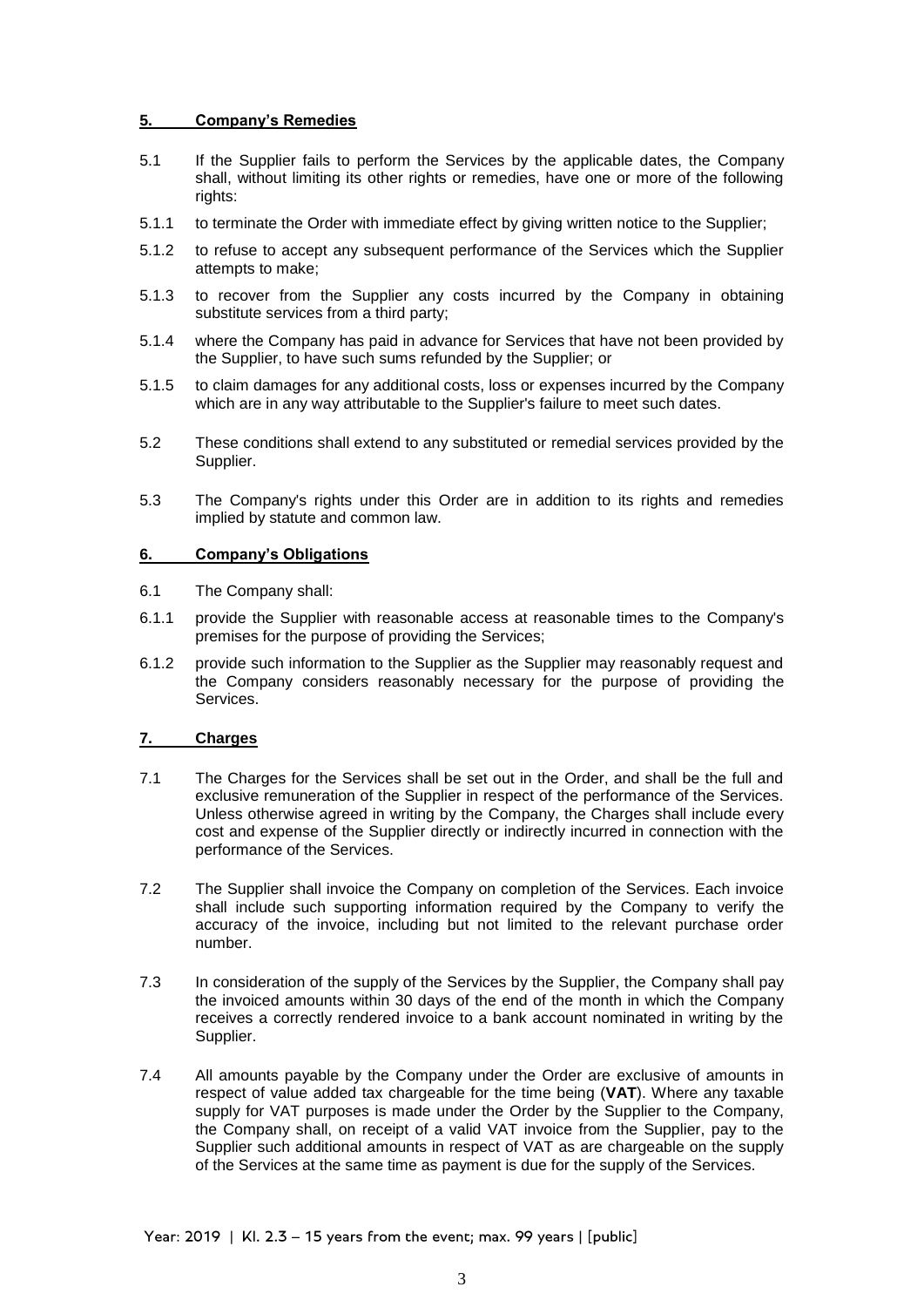- 7.5 If the Company fails to pay any amount properly due and payable by it under the Order, the Supplier shall have the right to charge interest on the overdue amount at the rate of One per cent per annum above the base rate for the time being of HSBC accruing on a daily basis from the due date up to the date of actual payment, whether before or after judgment. This clause shall not apply to payments that the Company disputes in good faith.
- 7.6 The Supplier shall maintain complete and accurate records of the time spent and materials used by the Supplier in providing the Services, and shall allow the Company to inspect such records at all reasonable times on request.
- 7.7 The Supplier shall not be entitled to assert any credit, set-off or counterclaim against the Company in order to justify withholding payment of any such amount in whole or in part. The Company may, without limiting its other rights or remedies, set off any amount owing to it by the Supplier against any amount payable by the Company to the Supplier.

## **8. Intellectual Property**

- 8.1 In respect of any goods that are transferred to the Company under this Order, including without limitation the Deliverables or any part of them, the Supplier warrants that it has full clear and unencumbered title to all such items, and that at the date of delivery of such items to the Company, it will have full and unrestricted rights to transfer all such items to the Company.
- 8.2 The Supplier assigns to the Company, with full title guarantee and free from all third party rights, all Intellectual Property Rights in the products of the Services, including for the avoidance of doubt the Deliverables.
- 8.3 The Supplier shall obtain waivers of all moral rights in the products, including for the avoidance of doubt the Deliverables, of the Services to which any individual is now or may be at any future time entitled under Chapter IV of Part I of the Copyright Designs and Patents Act 1988 or any similar provisions of law in any jurisdiction.
- 8.4 The Supplier shall, promptly at the Company's request, do (or procure to be done) all such further acts and things and the execution of all such other documents as the Company may from time to time require for the purpose of securing for the Company the full benefit of the Order, including all right, title and interest in and to the Intellectual Property Rights assigned to the Company in accordance with clause 8.2.
- 8.5 All materials provided by the Company are the exclusive property of the Company and will by the Supplier in safe custody at its own risk and will be returned to the Company at the end of the Order or sooner if required by the Company.

# **9. Indemnity**

- 9.1 The Supplier shall keep the Company indemnified in full against all costs, expenses, damages and losses (whether direct or indirect), including any interest, fines, legal and other professional fees and expenses awarded against or incurred or paid by the Company as a result of or in connection with:
- 9.1.1 any claim made against the Company by a third party arising out of, or in connection with, the supply of the Services, to the extent that such claim arises out of the breach, negligent performance or failure or delay in performance of the Order by the Supplier, its employees, agents or subcontractors; and
- 9.1.2 any claim brought against the Company for actual or alleged infringement of a third party's Intellectual Property Rights arising out of, or in connection with, the receipt, use or supply of the Services.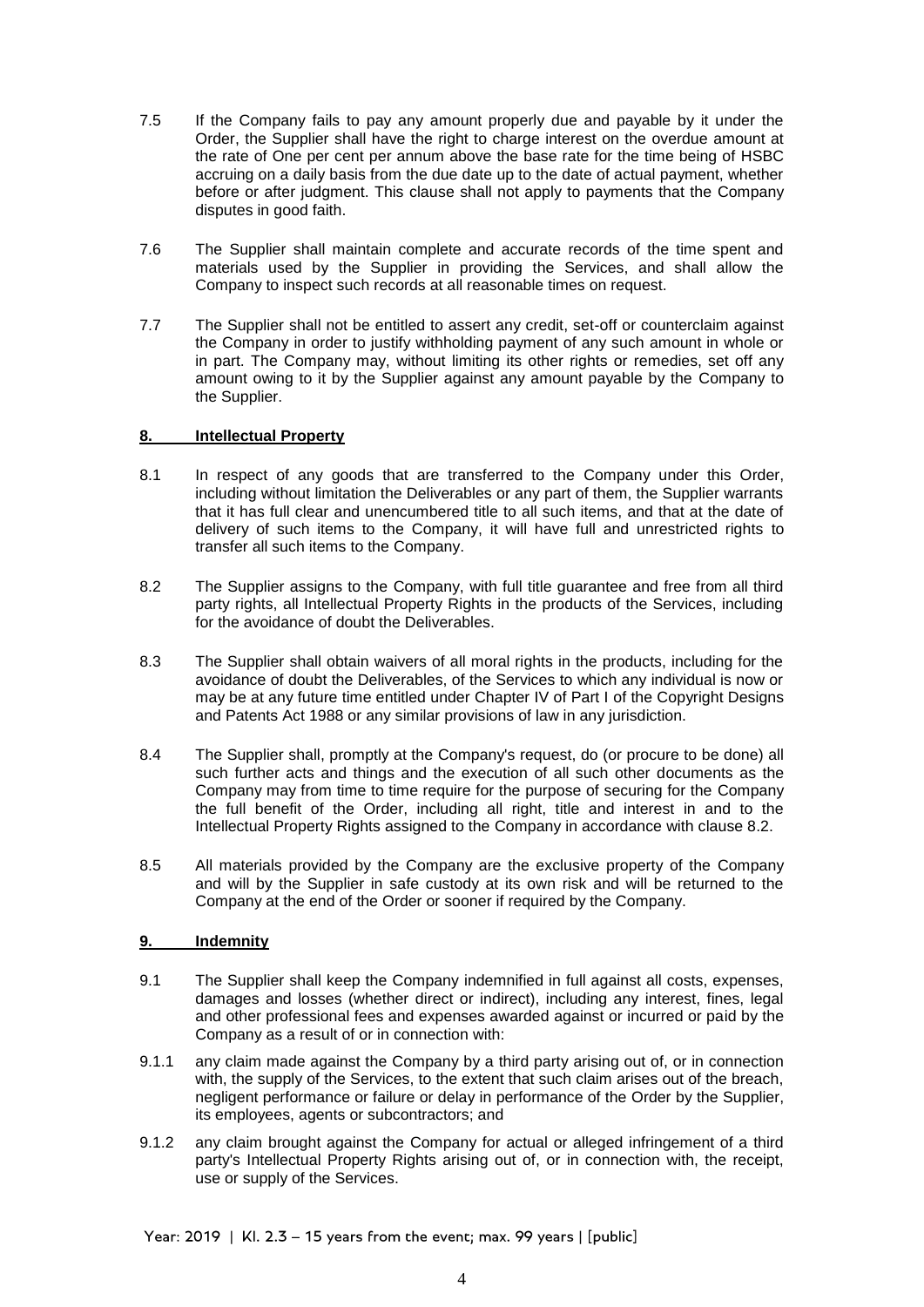- 9.2 For the duration of the Order and for a period of 12 months thereafter, the Supplier shall maintain in force, with a reputable insurance company, professional indemnity insurance and public liability insurance to cover the liabilities that may arise under or in connection with the Order and shall, on the Company's request, produce both the insurance certificate giving details of cover and the receipt for the current year's premium in respect of each insurance.
- 9.3 This clause 9 shall survive termination of the Order.

# **10. Confidentiality**

10.1 A party (**Receiving Party**) shall keep in strict confidence all technical or commercial know-how, specifications, inventions, processes or initiatives which are of a confidential nature and have been disclosed to, or otherwise obtained by, the Receiving Party by the other party (**Disclosing Party**), its employees, agents or subcontractors, and any other confidential information concerning the Disclosing Party's business or its products or its services which the Receiving Party may obtain. The Receiving Party shall restrict disclosure of such confidential information to such of its employees, agents or subcontractors as need to know it for the purpose of discharging the Receiving Party's obligations under the Order, and shall ensure that such employees, agents or subcontractors are subject to obligations of confidentiality corresponding to those which bind the Receiving Party. This clause 10 shall survive termination of the Order.

# **11. Termination**

- 11.1 Without limiting its other rights or remedies, the Company may terminate the Order with immediate effect by giving written notice to the Supplier if:
- 11.1.1 the Supplier commits a material or persistent breach of the Order and (if such a breach is remediable) fails to remedy that breach within 10 days of receipt of notice in writing of the breach;
- 11.1.2 the Supplier suspends, or threatens to suspend, payment of its debts or is unable to pay its debts as they fall due or admits inability to pay its debts or (being a company) is deemed unable to pay its debts within the meaning of section 123 of the Insolvency Act 1986 or (being an individual) is deemed either unable to pay its debts or as having no reasonable prospect of so doing, in either case, within the meaning of section 268 of the Insolvency Act 1986 or (being a partnership) has any partner to whom any of the foregoing apply;
- 11.1.3 the Supplier commences negotiations with all or any class of its creditors with a view to rescheduling any of its debts, or makes a proposal for or enters into any compromise or arrangement with its creditors other than (where a company) for the sole purpose of a scheme for a solvent amalgamation of the Supplier with one or more other companies or the solvent reconstruction of the Supplier;
- 11.1.4 a petition is filed, a notice is given, a resolution is passed, or an order is made, for or in connection with the winding up of the Supplier (being a company) other than for the sole purpose of a scheme for a solvent amalgamation of the Supplier with one or more other companies or the solvent reconstruction of the Supplier;
- 11.1.5 the Supplier (being an individual) is the subject of a bankruptcy petition order;
- 11.1.6 a creditor or encumbrancer of the Supplier attaches or takes possession of, or a distress, execution, sequestration or other such process is levied or enforced on or sued against, the whole or any part of its assets and such attachment or process is not discharged within 14 days;
- 11.1.7 an application is made to court, or an order is made, for the appointment of an administrator or if a notice of intention to appoint an administrator is given or if an administrator is appointed over the Supplier (being a company);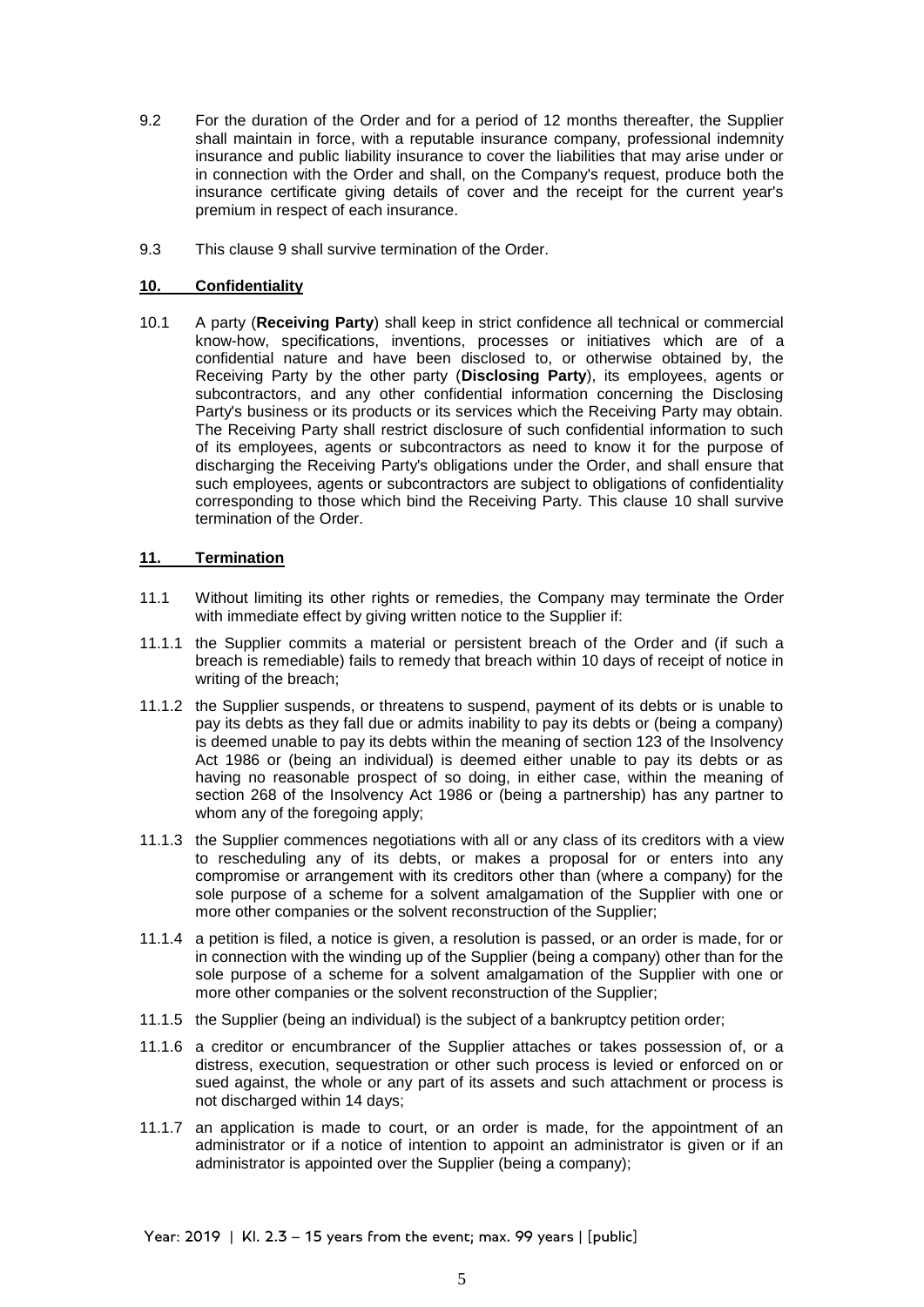- 11.1.8 a floating charge holder over the assets of the Supplier (being a company) has become entitled to appoint or has appointed an administrative receiver;
- 11.1.9 a person becomes entitled to appoint a receiver over the assets of the Supplier or a receiver is appointed over the assets of the Supplier;
- 11.1.10 any event occurs, or proceeding is taken, with respect to the Supplier in any jurisdiction to which it is subject that has an effect equivalent or similar to any of the events mentioned in clause 11.1.2 to clause 11.1.9 (inclusive);
- 11.1.11 the Supplier suspends or threatens to suspend, or ceases or threatens to cease to carry on, all or a substantial part of its business; or
- 11.1.12 the Supplier (being an individual) dies or, by reason of illness or incapacity (whether mental or physical), is incapable of managing his own affairs or becomes a patient under any mental health legislation.
- 11.2 Without limiting its other rights or remedies, the Company may terminate the Order by giving the Supplier 3 months' written notice.

#### **12. Effect of Termination**

- 12.1 On termination of the Order for any reason:
- 12.1.1 the Supplier shall immediately deliver to the Company all Deliverables whether or not then complete, and return all Company property. If the Supplier fails to do so, then the Company may enter the Supplier's premises and take possession of them. Until they have been returned or delivered, the Supplier shall be solely responsible for their safe keeping and will not use them for any purpose not connected with this Order;
- 12.1.2 the accrued rights, remedies, obligations and liabilities of the parties as at termination shall not be affected, including the right to claim damages in respect of any breach of the Order which existed at or before the date of termination; and
- 12.1.3 clauses which expressly or by implication have effect after termination shall continue in full force and effect.

#### **13. Audit**

- 13.1 The Supplier shall maintain complete and accurate records relating to all matters relevant to the relationship between the parties described in the Order including the calculation of Charges and the provision of Services. Subject always to the confidentiality provisions of this Order, the Company and/or its appointed auditors (whether internal or external to the Company) shall have the right, exercisable by fourteen (14) days' prior written notice given to the Supplier, to audit and take copies of such records.
- 13.2 Any such audit shall take place during normal business hours, with minimal disruption to the Supplier, and the Supplier shall provide to the Company and/or its appointed auditors such reasonable co-operation, assistance and access as the Company may require. The Supplier may, at its own expense, involve a person from its own auditors (whether internal or external to the Supplier) in such audit. Any such audit shall be conducted at the cost of the Company.
- 13.3 The Company may exercise its audit right under this clause no more than once in any period of twelve (12) months unless the Company has reasonable grounds on which to suspect that the Supplier has knowingly over-charged the Company or failed to provide Services in accordance with the Order, in which case the Company may exercise its rights under this clause at any time without notice.
- 13.4 The Supplier shall establish the same right of audit in favour of the Company in its contracts with third parties to whom it has subcontracted the performance of any obligations under this Order with the Company's consent.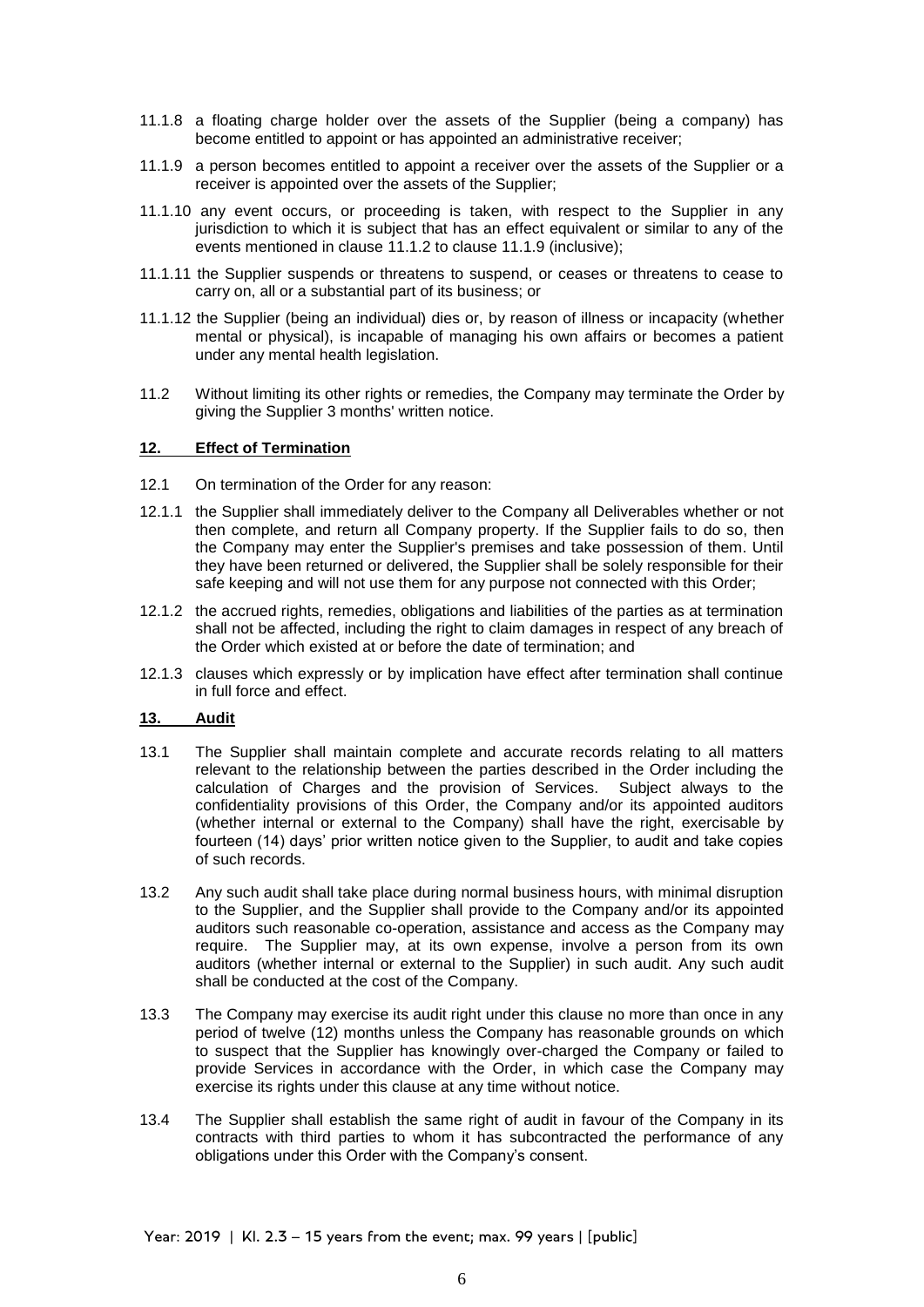## **14. Anti-Corruption**

- 14.1 Both parties shall:
- 14.1.1 comply with all applicable laws, regulations, codes and sanctions relating to antibribery and anti-corruption including but not limited to the Bribery Act 2010 ("Relevant Requirements");
- 14.1.2 not engage in any activity, practice or conduct which would constitute an offence under sections 1, 2 or 6 of the Bribery Act 2010 if such activity, practice or conduct had been carried out in the UK; and
- 14.1.3 have and shall maintain in place throughout the term of this Order its own policies and procedures in relation to the Relevant Requirements, including but not limited to adequate procedures under the Bribery Act 2010 and will enforce them where appropriate.
- 14.2 The Supplier agrees to promptly notify the Company, the California Air Resources Board ("CARB") and the Attorney General of the State of California (the "California Attorney General") when the Supplier providing, or performing work related to, engine control unit hardware or software has reason to believe that a Defeat Device, as defined in 40 C.F.R. § 86.1803-01 and 42 U.S.C. § 7522(a)(3)(B), has been included in, designed for or requested for a vehicle.
- 14.3 If the subject matter of this contract includes creating or modifying engine control unit software and that is anticipated to be the subject of any filing with CARB, the Supplier agrees to (a) disclose, in the documentation for the software, for; and to (b) maintain a change log of, any feature, that is known or reasonably should be known to detect emissions testing or function as an AECD (Auxiliary Emission Control Device), as defined in 40 C.F.R. § 86.1803-01

14.4 Breach of this clause shall entitle the party who is not in breach to terminate this Order forthwith upon written notice to the other.

#### **15. Sustainable Development**

- 15.1 The Company is a member of the Volkswagen Group which has set requirements for sustainable development to be met by its business partners. These requirements can be found on the portal vwgroupsupply.com under the section Cooperation and subsection Sustainability.
- 15.2 The Supplier will at all times during the term of this Order ensure that it is aware of these requirements and will comply with them.

# **16. Data Protection**

16.1 Definitions :

Data Protection Legislation: all applicable privacy and data protection laws including the General Data Protection Legislation ((EU) 2016/679) (GDPR), the Data Protection Act 2018 (DPA) and any applicable national implementing laws, regulations and secondary legislation in England and Wales relating to the processing of Personal Data and the privacy of electronic communications, as amended, replaced or updated from time to time, including the Privacy and Electronic Communications Directive (2002/58/EC) and the Privacy and Electronic Communications (EC Directive) Regulations 2008 (SI2003/2426).

Data Subject: an individual who is the subject of Personal Data.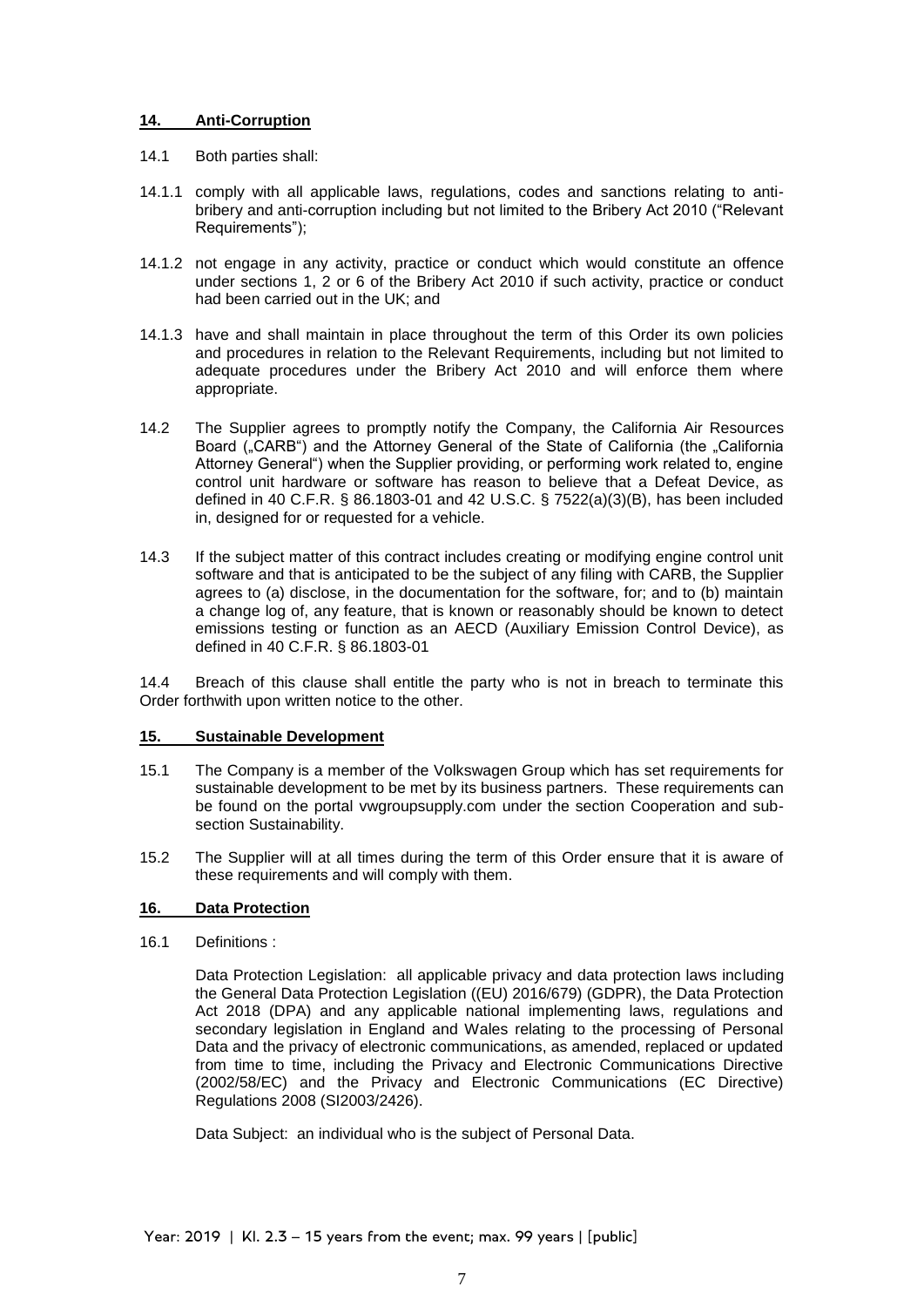- 16.2 In this Order:
- (a) The Company is the Controller and the Supplier is the Processor, as defined in Article 4 of the General Data Protection Regulation 2016.
- 16.3 In relation to the processing of Personal Data, the Supplier shall:
- (a) only process Personal Data in accordance with the Company's written instructions from time to time (which may be specific instructions or standing instructions of general application in relation to the Services, whether set out in this agreement or otherwise notified to the Supplier), unless such processing is required by any law (other than contract law) to which the Supplier is subject, in which case the Supplier shall (to the extent permitted by law) inform the Company of that legal requirement before carrying out the processing;
- (b) immediately notify the Company if it considers that the Company's instructions are in breach of the GDPR or other EU member state laws; and
- (c) keep a written record of all such processing activities which shall include the information required to be kept under Article 30(2) of the GDPR .
- 16.4 In relation to the security and confidentiality of the Personal Data, the Supplier shall:
- (a) ensure that it has in place appropriate technical and organisational measures to ensure a level of security for the Personal Data which is appropriate to the risks to individuals that may result from the accidental or unlawful destruction, loss, alteration, unauthorised disclosure of, or access to the Personal Data;
- (b) in addition to the confidentiality obligations in clause 10 (Confidentiality):
- (i) ensure that only those of the Supplier's Personnel who need to have access to the Personal Data are granted access to such data and only for the purposes of the performance of this agreement and all of the Supplier's Personnel required to access the Personal Data are informed of the confidential nature of the Personal Data, comply with the obligations set out in this clause 16, and are bound by appropriate confidentiality obligations when accessing the Personal Data; and
- (ii) not publish, disclose or divulge any of the Personal Data to any third party (including for the avoidance of doubt the Data Subject itself) unless directed to do so in writing by the Company;
- (c) not modify, amend or alter the contents of the Personal Data unless specifically authorised in writing by the Company.
- 16.5 If the Supplier becomes aware of a Personal Data breach, it shall notify the Company without undue delay on becoming of aware of such a breach.
- 16.6 The Supplier shall notify the Company within 48 hours upon receiving the following:
- (a) a request from a Data Subject to have access to that person's Personal Data; or
- (b) a complaint or request relating to the Company's obligations under the Data Protection Legislation; or
- (c) any other communication relating directly or indirectly to the processing of any Personal Data in connection with this agreement.
- 16.7 The Supplier shall provide the Company with full co-operation and assistance in order to enable the Company to comply with its obligations under the Data Protection Legislation in relation to:
- (a) the Company's obligations in relation to responding to Data Subject requests, including (but not limited to) the following: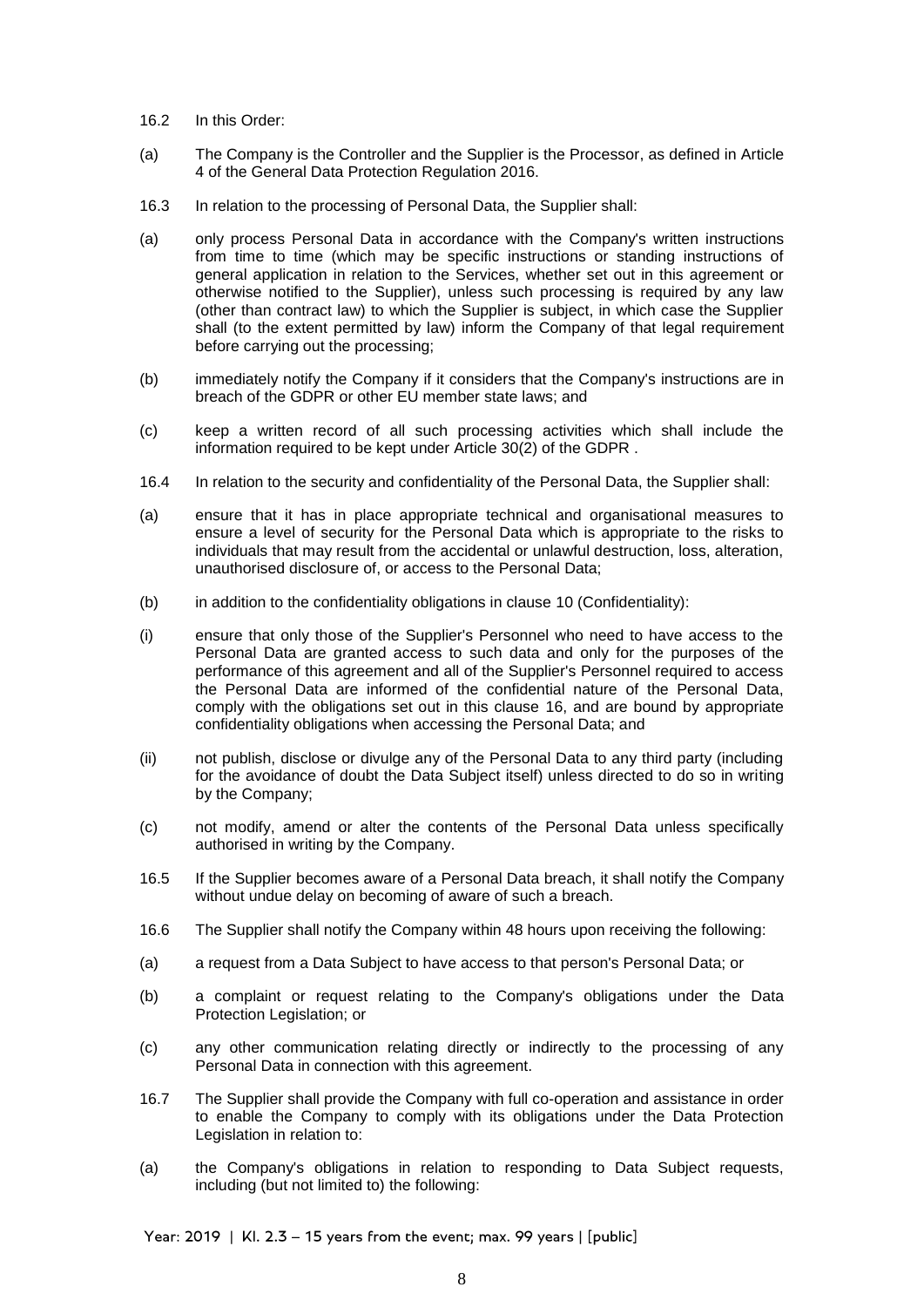- (i) complying with the relevant timescales as set out in the Data Protection Legislation but strictly in accordance with the Company's instructions;
- (ii) providing the Company with any Personal Data that it holds in relation to the Data Subject making the complaint or request within the timescales are required by the Company; and
- (iii) providing The Company with any other information as so requested by The Company in this regard,
- (b) the security of the Personal Data;
- (c) notifying Personal Data breaches to the relevant supervisory authority;
- (d) communicating personal data breaches to the Data Subject; and
- (e) impact assessments and related consultations with supervisory authorities or regulators.
- 16.8 The Supplier shall:
- (a) make available to the Company all information that The Company requests from time to time to enable the Company to verify that the Supplier is in compliance with its obligations in this clause 16; and
- (b) permit the Company or its external advisers to inspect and audit the Supplier's data processing activities to inspect and audit the Supplier's data processing activities and those of its agents, subsidiaries and Sub-contractors.
- 16.9 the Supplier shall not engage or authorise a Sub-Contractor to process the Personal Data unless:
- (a) it has obtained the prior written consent of the Company (which may be granted or withheld in the Company's sole discretion) before transferring the Personal Data to any Sub-Contractors in connection with the provision of the Services; and
- (b) the Sub-Contractor has either entered into a direct contract with the Company or a contract with the Supplier which incorporates the provisions equivalent to those in this agreement in relation to confidentiality, data protection and security, and
- (c) where a Sub-contractor is appointed pursuant to clause 16.9(a), the Supplier shall remain liable for the acts and omissions of that Sub-Contractor as if they were the Supplier's own.
- 16.10 In relation to transfers of Personal Data to areas outside the European Economic Area (EEA):
- (a) the Supplier shall not transfer any Personal Data outside the EEA without the Company's prior written consent; and
- (b) if the Company consents to any transfers pursuant to clause 16.10(a), the Supplier shall ensure that the following conditions are met in relation to such transfers:
- (i) the Supplier complies with its obligations under the Data Protection Legislation by ensuring that there is an adequate level of protection to any Personal Data that is transferred;
- (ii) that there are appropriate safeguards in place in relation to that transfer;
- (iii) that Data Subjects have enforceable rights and effective legal remedies; and
- (iv) that the Supplier shall comply with any other reasonable instructions as notified to it by the Company in relation to such transfers.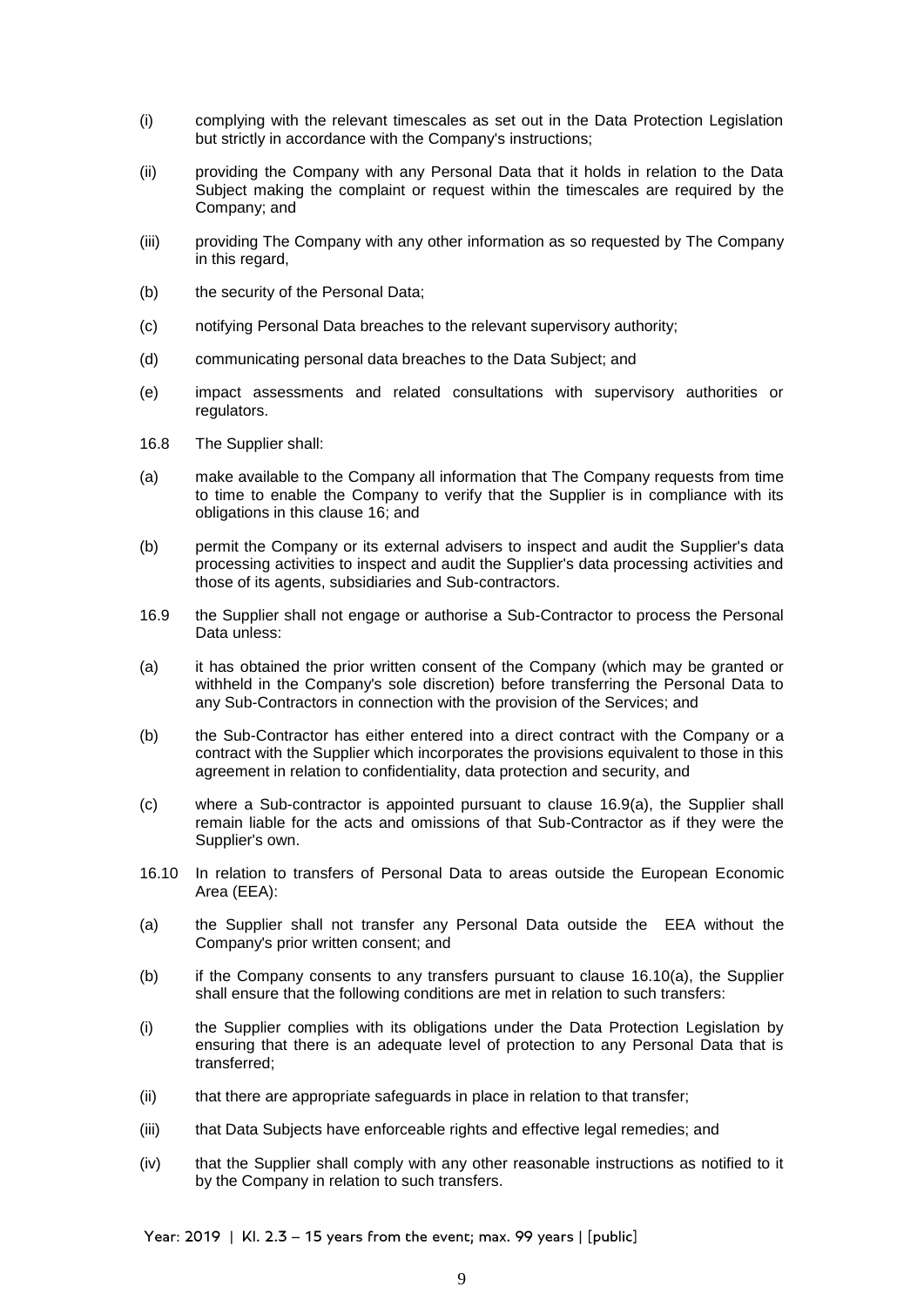- 16.11 the Company acknowledges that the Supplier is reliant on the Company alone for direction as to the extent the Supplier is entitled to use and process the Personal Data. Subject to clause 16.3(b), the Supplier shall be entitled to relief from liability in circumstances where a Data Subject makes a claim or complaint with regards to the Supplier's actions to the extent that such actions directly result from instructions received from the Company.
- 16.12 On the expiry or termination of this agreement, the Supplier shall, notify the Company of the Personal Data that it holds. If requested by the Company (or any replacement supplier as nominated by the Company), a copy of all Personal Data in a nonproprietary format. Promptly after 5 weeks following such expiry or termination, the Supplier shall securely and permanently destroy all copies of Personal Data in its possession or control (other than any copy transferred to the Company in accordance with this paragraph) unless the Supplier is required by law to retain any copies of such data. For the purposes of this clause 16.8, the Supplier shall be the Controller in relation to any such retained Personal Data, and shall process it solely as necessary to comply with its obligations under the GDPR.
- 16.13 The Supplier shall, at all times during and after the Term, indemnify the Company and keep the Company indemnified against all losses, damages, costs or expenses and other liabilities (including legal fees) incurred by, awarded against or agreed to be paid by the Company arising from any breach of the Supplier's obligations under this clause 16 except and to the extent that such liabilities have resulted directly from the Company's instructions.

# **17. General**

- 17.1 Force majeure: Neither party shall be liable to the other as a result of any delay or failure to perform its obligations under the Order if and to the extent such delay or failure is caused by an event or circumstance which is beyond the reasonable control of that party which by its nature could not have been foreseen by such a party or if it could have been foreseen was unavoidable. If such event or circumstances prevent the Supplier from providing any of the Services for more than 4 weeks, the Company shall have the right, without limiting its other rights or remedies, to terminate this Order with immediate effect by giving written notice to the Supplier.
- 17.2 Assignment and subcontracting:
- 17.2.1 The Supplier shall not assign, transfer, charge, subcontract or deal in any other manner with all or any of its rights or obligations under the Order without the prior written consent of the Company.
- 17.2.2 The Company may at any time assign, transfer, charge, subcontract or deal in any other manner with all or any of its rights under the Order and may subcontract or delegate in any manner any or all of its obligations under the Order to any third party or agent.
- 17.3 Notices:
- 17.3.1 Any notice or other communication required to be given to a party under or in connection with this Order shall be in writing and shall be delivered to the other party personally or sent by prepaid first-class post, recorded delivery or by commercial courier, at its registered office (if a company) or (in any other case) its principal place of business, or sent by fax to the other party's main fax number.
- 17.3.2 Any notice or communication shall be deemed to have been duly received if delivered personally, when left at the address referred to above or, if sent by prepaid first-class post or recorded delivery, at 9.00 am on the second Business Day after posting, or if delivered by commercial courier, on the date and at the time that the courier's delivery receipt is signed, or if sent by fax, on the next Business Day after transmission.